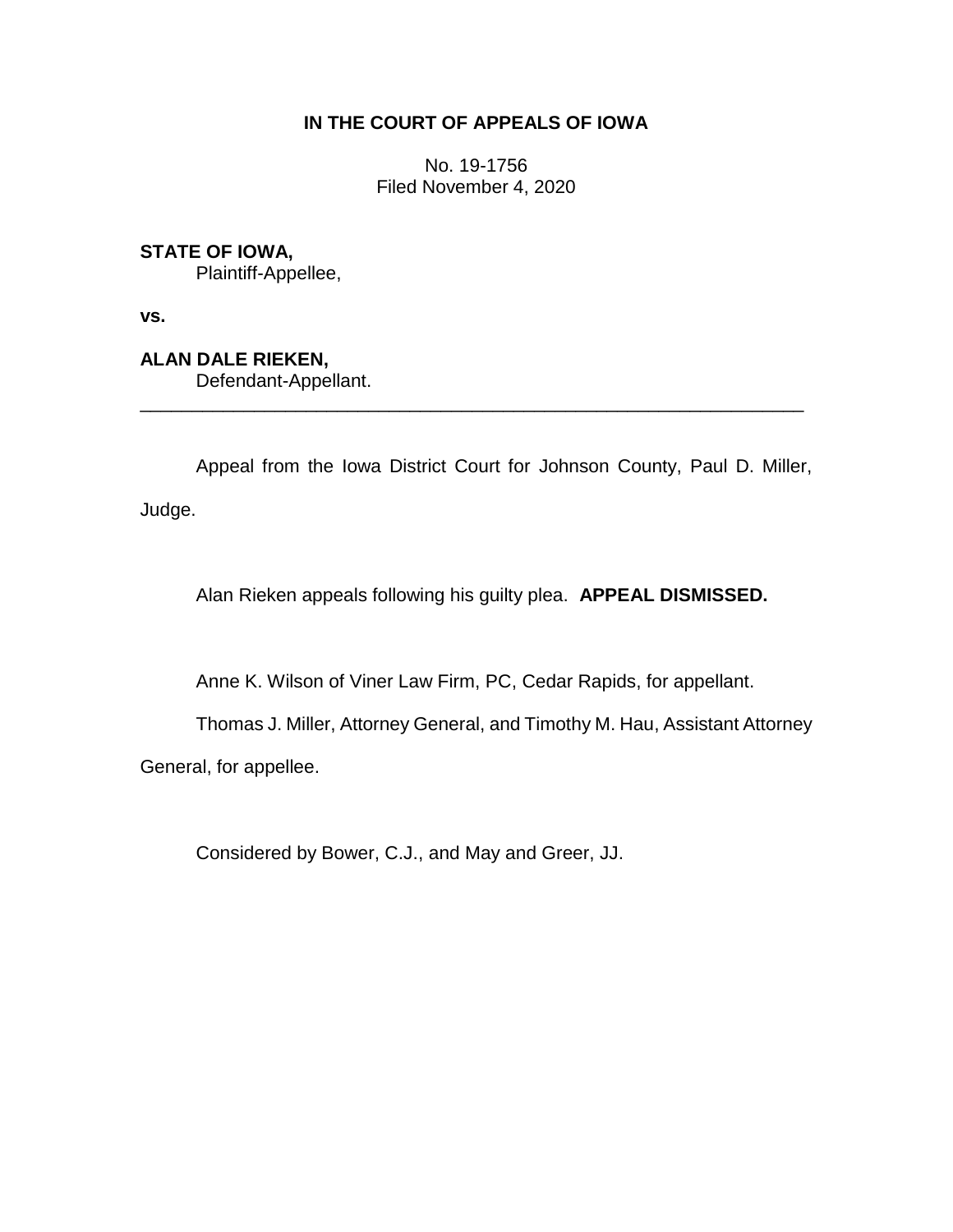## **MAY, Judge**

 $\overline{a}$ 

In September 2019, Alan Rieken pled guilty to interference with official acts with a firearm, child endangerment, and assault while displaying a dangerous weapon. The district court sentenced Rieken the same day. Rieken appeals.

We cannot reach the merits of Rieken's appeal. Our legislature recently amended Iowa Code section 814.6(1)(a)(3) (2019) to prohibit most appeals from "conviction[s] where the defendant has pled guilty."<sup>1</sup> Section 814.6(1)(a)(3) allows for two exceptions: (1) "a guilty plea for a class 'A' felony"; and (2) "in a case where the defendant establishes good cause." But Rieken did not plead guilty to a class "A" felony. So, as Rieken concedes, his right to appeal depends on whether he has "establish[ed] good cause."

As the State notes, however, Rieken has made no argument to support a finding of "good cause." And we decline to construct an argument on Rieken's behalf. *See, e.g.*, *Hyler v. Garner*, 548 N.W.2d 864, 876 (Iowa 1996) (noting "we will not speculate on the arguments [a party] might have made and then search for legal authority and comb the record for facts to support such arguments"). Instead, we treat Rieken's silence as a waiver of the issue. *State v. Gibbs*, 941 N.W.2d 888, 902 (Iowa 2020) (McDonald, J., specially concurring) ("The failure to make an argument in support of an issue constitutes waiver.").

2

 $1$  The amendments apply where, as here, the defendant was sentenced on or after July 1, 2019. *See State v. Damme*, 944 N.W.2d 98, 103 n.1 (Iowa 2020) (citing *State v. Macke*, 933 N.W.2d 226, 228 (Iowa 2019)).